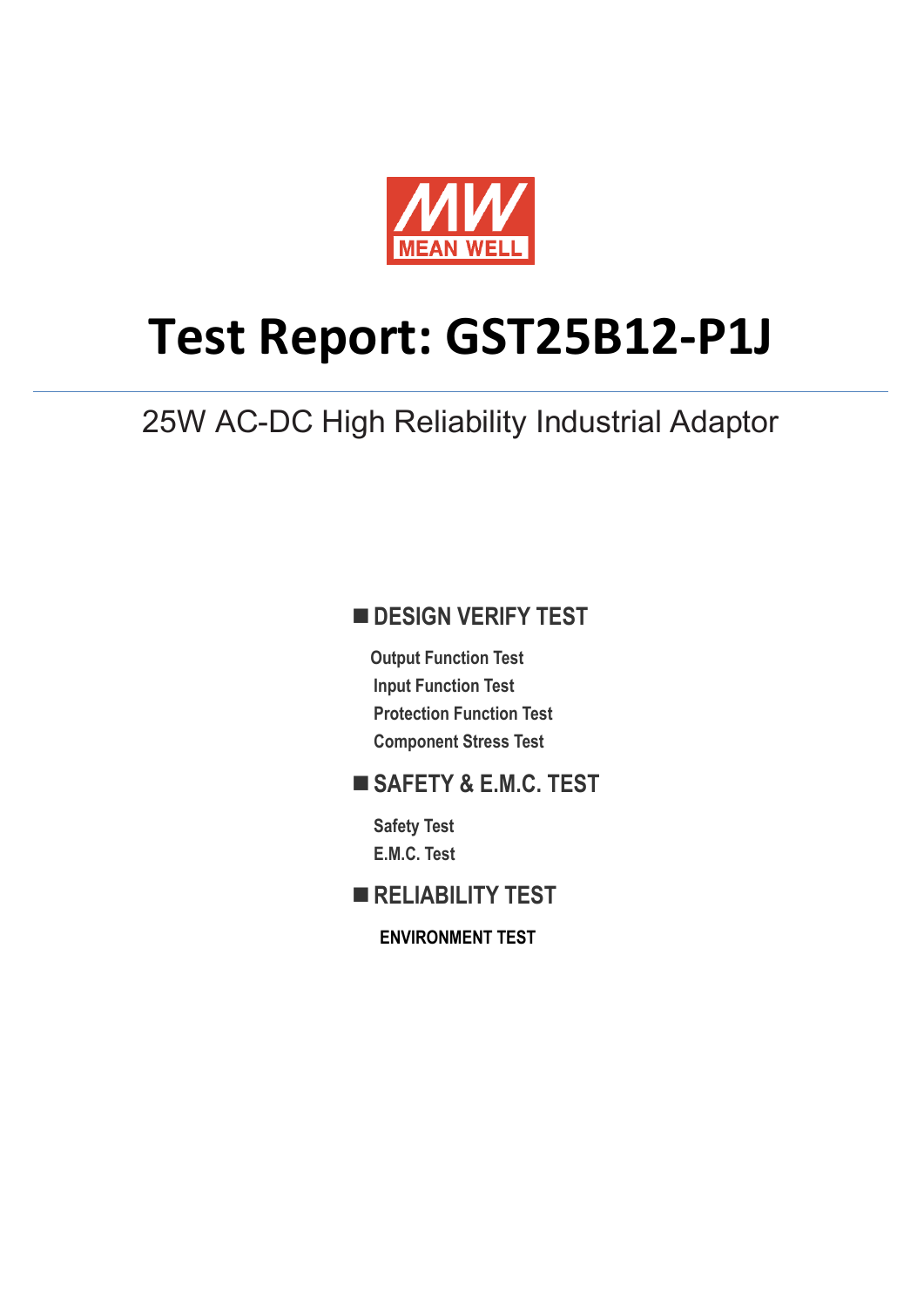

## **DESIGN VERIFY TEST**

## **OUTPUT FUNCTION TEST**

| <b>NO</b>               | <b>TEST ITEM</b>                        | <b>SPECIFICATION</b>             | <b>TEST CONDITION</b>                                                                                                                                                                                       | <b>RESULT</b>                                | <b>VERDICT</b> |
|-------------------------|-----------------------------------------|----------------------------------|-------------------------------------------------------------------------------------------------------------------------------------------------------------------------------------------------------------|----------------------------------------------|----------------|
| $\mathbf{1}$            | RIPPLE & NOISE(Max)                     | V1:80 mVp-p                      | I/P: 230VAC<br>O/P:FULL LOAD<br>Ta: $25^{\circ}$ C                                                                                                                                                          | V1:32mVp-p                                   | P              |
| $\overline{\mathbf{2}}$ | <b>OUTPUT VOLTAGE(Max)</b><br>TOLERANCE | $V1: 3\%~3$ - 3 %                | I/P: 100VAC /264VAC<br>O/P:FULL/ MIN. LOAD<br>Ta: $25^{\circ}$ C                                                                                                                                            | V1: -0.67 %~0%                               | P              |
| $\mathbf{3}$            | LINE REGULATION (Max)                   | $V1:1% - 1%$                     | I/P: 100VAC~264VAC<br>O/P:FULL LOAD<br>Ta: $25^{\circ}$ C                                                                                                                                                   | $V1: 0\%~0\%$                                | P              |
| 4                       | LOAD REGULATION(Max)                    | $V1:3 \% ~ -3 %$                 | I/P: 230VAC<br>O/P:FULL ~MIN LOAD<br>Ta: $25^{\circ}$ C                                                                                                                                                     | V1: -0.34 %~0.33%                            | P              |
| $5\overline{)}$         | SET UP TIME(Max)                        | 230VAC/1000 ms<br>115VAC/1500 ms | I/P: 230 VAC<br>I/P: 115 VAC<br>O/P: FULL LOAD<br>Ta: $25^{\circ}$ C                                                                                                                                        | 230VAC/660ms<br>115VAC /840 ms               | P              |
| 6                       | RISE TIME (Max)                         | 230VAC/30 ms<br>115VAC/30 ms     | I/P: 230 VAC<br>I/P: 115 VAC<br>O/P: FULL LOAD<br>Ta: $25^{\circ}$ C                                                                                                                                        | 230VAC/5.4 ms<br>115VAC /9.2 ms              | P              |
| $\overline{7}$          | HOLD UP TIME(Typ)                       | 230VAC/50 ms<br>115VAC/15 ms     | I/P: 230 VAC<br>I/P: 115 VAC<br>O/P: FULL LOAD<br>Ta: $25^{\circ}$ C                                                                                                                                        | 230VAC/79.2 ms<br>115VAC /17.6 ms            | P              |
| 8                       | OVER/UNDERSHOOT TEST                    | $< +5\%$                         | I/P: 230VAC<br>O/P:FULL LOAD<br>Ta: $25^{\circ}$ C                                                                                                                                                          | $<-0.75%$                                    | P              |
| $\overline{9}$          | DYNAMIC LOAD                            | V1: 1200 mVp-p                   | I/P: 230VAC<br>O/P(1)FULL /Min LOAD<br>90%DUTY / 1KHZ<br>(2) (1) FULL / Min LOAD<br>90%DUTY / 3KHZ<br>(3) FULL / Min LOAD<br>90%DUTY / 5KHZ<br>(4) FULL / Min LOAD<br>50%DUTY / 120HZ<br>Ta: $25^{\circ}$ C | 360mVp-p<br>292mVp-p<br>284mVp-p<br>420mVp-p | P              |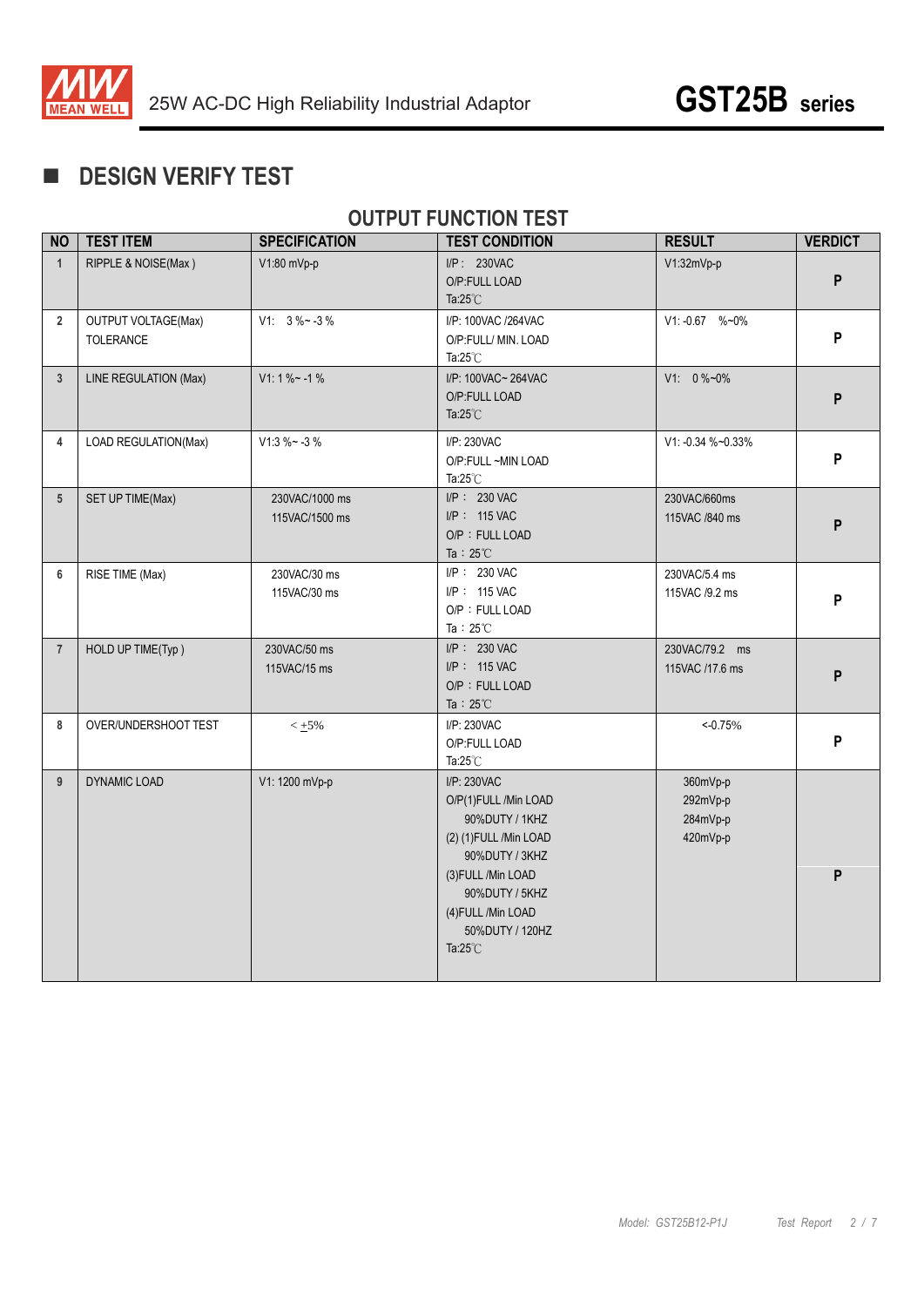



## **INPUT FUNCTION TEST**

| <b>NO</b>      | <b>TEST ITEM</b>             | <b>SPECIFICATION</b>                      | <b>TEST CONDITION</b>                                                                                                                                                                                                                 | <b>RESULT</b>                              | <b>VERDICT</b> |
|----------------|------------------------------|-------------------------------------------|---------------------------------------------------------------------------------------------------------------------------------------------------------------------------------------------------------------------------------------|--------------------------------------------|----------------|
| $\mathbf{1}$   | <b>INPUT VOLTAGE RANGE</b>   | 100VAC~264VAC                             | I/P:TESTING<br>O/P:FULL LOAD<br>Ta: $25^{\circ}$ C                                                                                                                                                                                    | 72V~264V                                   |                |
|                |                              |                                           | $I/P$ :<br>(1)LOW-LINE-3V=97<br>HIGH-LINE+15%=300 V<br>O/P:FULL/MIN LOAD<br>ON: 30 Sec OFF: 30 Sec 10MIN<br>$(2)230$ Vac<br>ON: 0.5 Sec OFF: 0.5 Sec 20MIN<br>$(3)230$ Vac<br>ON:3Sec OFF:3Sec<br>12HOURS<br>(POWER ON/OFF NO DAMAGE) | <b>TEST:OK</b>                             | P              |
| $\overline{2}$ | <b>INPUT FREQUENCY RANGE</b> | 47HZ ~63 HZ<br>NO DAMAGE                  | I/P:100 VAC ~264 VAC<br>O/P:FULL~MIN LOAD<br>Ta: $25^{\circ}$ C                                                                                                                                                                       | TEST:<br>OK                                | P              |
| $\overline{3}$ | EFFICIENCY(TYP)              | 86.5%                                     | I/P:230 VAC<br>I/P:115 VAC<br>O/P:FULL LOAD<br>Ta: $25^{\circ}$ C                                                                                                                                                                     | 87.07%                                     | P              |
| 4              | <b>INPUT CURRENT (Typ)</b>   | 230V/0.35A<br>115V/0.60 A                 | I/P: 230 VAC<br>I/P: 115 VAC<br>O/P: FULL LOAD<br>Ta: $25^{\circ}$ C                                                                                                                                                                  | I = 0.284A/230VAC<br>I = 0.456A/115VAC     | P              |
| 5              | INRUSH CURRENT(Typ)          | 230V/65A<br>115V/35A<br><b>COLD START</b> | I/P: 230 VAC<br>I/P: 115 VAC<br>O/P: FULL LOAD<br>Ta: $25^{\circ}$ C                                                                                                                                                                  | I=60.7A/230VAC<br>I = 32.5A/ 115VAC        | P              |
| 6              | <b>LEAKAGE CURRENT</b>       | $\prec$<br>0.25<br>mA / 240 VAC           | I/P: 240 VAC<br>O/P: Min LOAD<br>Ta: $25^{\circ}$ C                                                                                                                                                                                   | $L-FG: 0.001$<br>mA<br>$N-FG: 0.001$<br>mA | P              |
| $\overline{7}$ | NO LOAD CONSUMPTION          | 0.075<br>W<br>$\,<\,$                     | I/P: 115VAC<br>$I/P$ : 230VAC<br>O/P : NO LOAD<br>Ta: $25^{\circ}$ C                                                                                                                                                                  | < 0.034<br>W<br>< 0.041<br>W               | P              |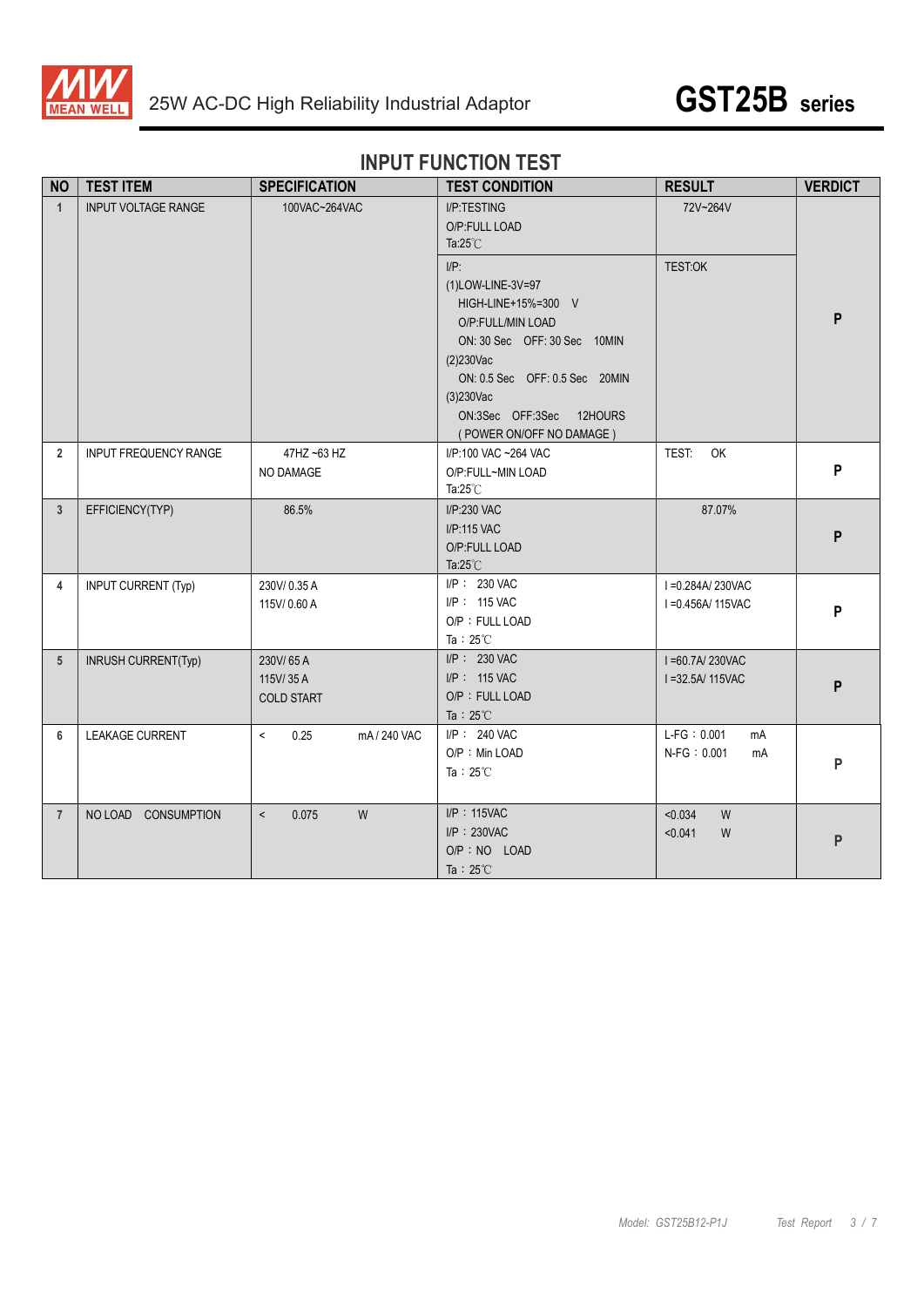

## **PROTECTION FUNCTION TEST**

| <b>NO</b>      | <b>TEST ITEM</b>        | <b>SPECIFICATION</b>                                         | <b>TEST CONDITION</b>                                                   | <b>RESULT</b>                                                                                                              | <b>VERDICT</b> |
|----------------|-------------------------|--------------------------------------------------------------|-------------------------------------------------------------------------|----------------------------------------------------------------------------------------------------------------------------|----------------|
|                | OVER LOAD PROTECTION    | 110 %~ 150 %                                                 | I/P: 230VAC<br>I/P: 115VAC<br>O/P:TESTING<br>Ta: $25^{\circ}$ C         | 130.13%/230VAC<br>133.25%/115VAC<br>Hiccup<br>mode,<br>recovers<br>automatically<br>after<br>fault<br>condition is removed | P              |
| $\overline{2}$ | OVER VOLTAGE PROTECTION | 110 $\sim$ 140% rated output voltage<br>Clamp by zener diode | I/P: 230VAC<br><b>I/P: 115VAC</b><br>O/P:MIN LOAD<br>Ta: $25^{\circ}$ C | 128.5%/230VAC<br>128.5%/115VAC<br>Clamp by zener diode                                                                     | P              |
| 3              | SHORT PROTECTION        | SHORT EVERY OUTPUT<br>1 HOUR NO DAMAGE                       | I/P: 264VAC<br>O/P: FULL LOAD<br>Ta: $25^{\circ}$ C                     | NO DAMAGE<br>Hiccup<br>mode,<br>recovers<br>automatically<br>after<br>fault<br>condition is removed                        | P              |

#### **COMPONENT STRESS TEST**

| <b>NO</b>      | <b>TEST ITEM</b>                  | <b>SPECIFICATION</b>      | <b>TEST CONDITION</b>          | <b>RESULT</b> | <b>VERDICT</b> |
|----------------|-----------------------------------|---------------------------|--------------------------------|---------------|----------------|
| 1              | <b>PWM Transistor</b>             | Q <sub>1</sub><br>Rated   | I/P:High-Line +3V =267V        |               |                |
|                | (D to S) or (C to E) Peak Voltage | 6A/600V                   | AC ON/OFF                      |               |                |
|                |                                   |                           | VDS:                           |               |                |
|                |                                   |                           | O/P: (1)Full Load              | $(1)$ 548 V   | P              |
|                |                                   |                           | (2) Output Short               | $(2)$ 523V    |                |
|                |                                   |                           | (3) Full Load Continue         | (3) 542V      |                |
|                |                                   |                           | Ta: $25^{\circ}$ C             |               |                |
| $\overline{2}$ | Diode Peak Voltage                | D <sub>100</sub><br>Rated | I/P:High-Line +3V =267 V       | D100:         |                |
|                |                                   | 20A/100V                  | AC ON/OFF                      |               |                |
|                |                                   |                           | O/P: (1)Full Load              | (1)96.8V      |                |
|                |                                   |                           | (2) Output Short               | (2)99.2V      |                |
|                |                                   |                           | (3) Dynamic Load Full Load/    | (3)90.0V      | P              |
|                |                                   |                           | Min. Load 90%Duty/5KHz         | (4)94.8V      |                |
|                |                                   |                           | (4) Dynamic Load 100% Load/    |               |                |
|                |                                   |                           | Min. Load 50%Duty/120Hz        |               |                |
|                |                                   |                           | Ta:25°C                        |               |                |
| 3              | Input Capacitor Voltage           | C5 Rated:                 | I/P:High-Line +3V =267 V       | (1)374V       |                |
|                |                                   | 47u/400V 105°C            | O/P: (1)Full Load input on/off | (2)378V       |                |
|                |                                   |                           | (2) Min load input on /Off     | (3)378V       | P              |
|                |                                   |                           | (3) Full Load /Min load Change |               |                |
|                |                                   |                           | Ta: $25^{\circ}$ C             |               |                |
| 4              | <b>Control IC Voltage Test</b>    | PWM IC U1 Rated           | I/P:High-Line +3V =267 V       | (1) 13.0V     |                |
|                |                                   | 27V                       | AC ON/OFF                      | (2) 16.8V     |                |
|                |                                   | 10V(MIN.)                 | O/P(1)FULL LOAD                | (3) 16.8V     |                |
|                |                                   |                           | (2) Output Short               | (4) 10.3V     | P              |
|                |                                   |                           | (3)O.L.P                       |               |                |
|                |                                   |                           | (4)NO LOAD VR MIN LOW          |               |                |
|                |                                   |                           | LINE                           |               |                |
|                |                                   |                           | Ta: $25^{\circ}$ C             |               |                |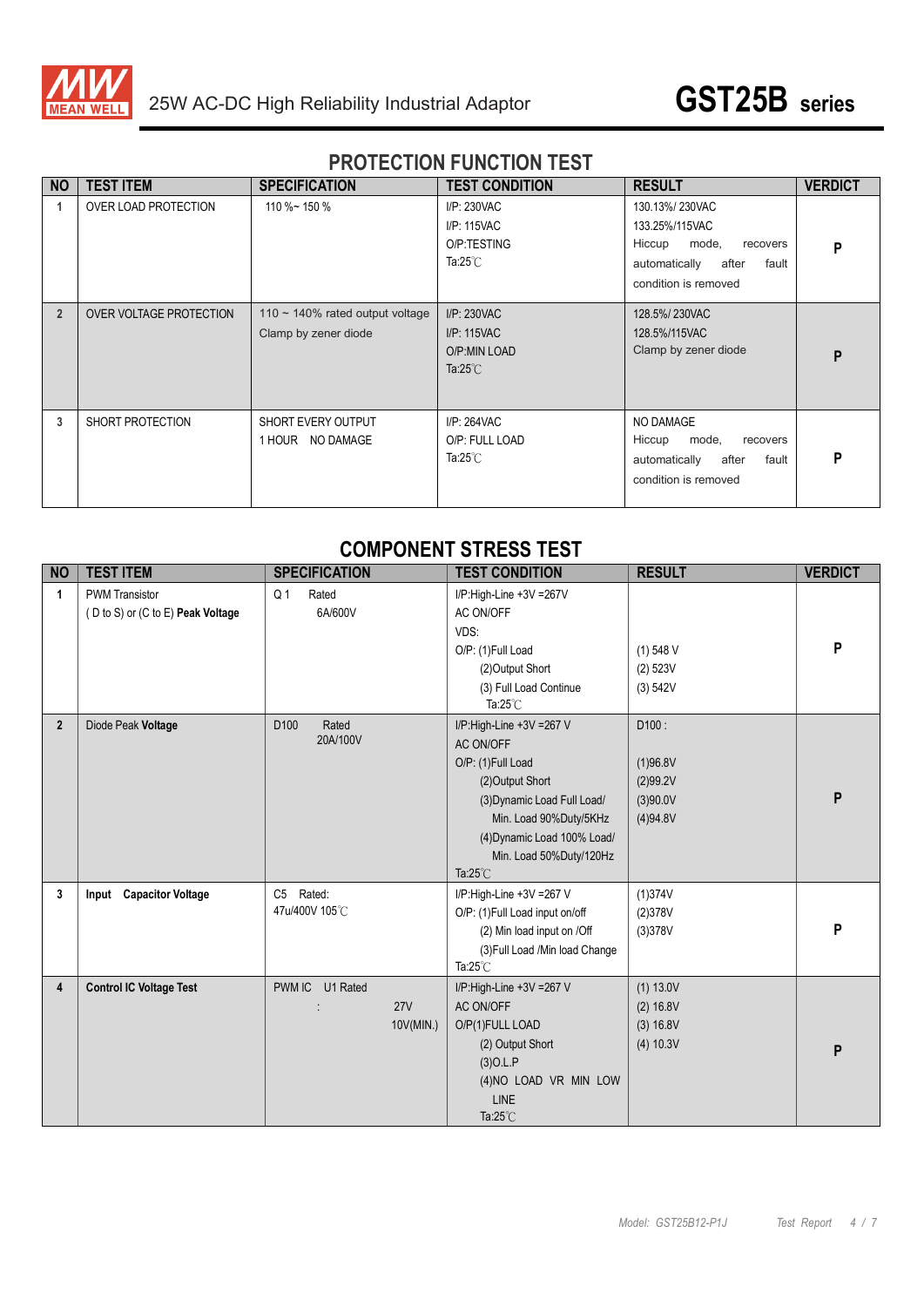

**2** ISOLATION RESISTANCE I/P-O/P:500VDC>100M**Ω** I/P-O/P: 500 VDC



I/P-O/P: 9999M**Ω**

NO DAMAGE **P** 

| 5         | Clamp Diode Peak Voltage | 2A/800V<br>D <sub>1</sub><br>Rated: | $I/P$ : High-Line +3V = 267 V<br>AC ON/OFF<br>$O/P$ : (1) Dynamic Load<br>90%Duty/1KHz<br>(2) Full load continue<br>Ta: $25^{\circ}$ C<br><b>SAFETY TEST</b> | (1)<br>446<br>(2)<br>448<br>V |                |
|-----------|--------------------------|-------------------------------------|--------------------------------------------------------------------------------------------------------------------------------------------------------------|-------------------------------|----------------|
|           |                          |                                     |                                                                                                                                                              |                               |                |
| <b>NO</b> | <b>TEST ITEM</b>         | <b>SPECIFICATION</b>                | <b>TEST CONDITION</b>                                                                                                                                        | <b>RESULT</b>                 | <b>VERDICT</b> |
|           | <b>WITHSTAND VOLTAGE</b> | I/P-O/P: 4.242 KVDC/min             | I/P-O/P: 4.666 KVDC/min                                                                                                                                      | I/P-O/P:0.002mA               |                |
|           |                          |                                     | Ta: $25^{\circ}$ C                                                                                                                                           | NO DAMAGE                     | D              |

#### **E.M.C TEST**

Ta:25℃

| <b>NO</b>      | <b>TEST ITEM</b>                               | <b>SPECIFICATION</b>                                            | <b>TEST CONDITION</b>                                               | <b>RESULT</b>                        | <b>VERDICT</b> |
|----------------|------------------------------------------------|-----------------------------------------------------------------|---------------------------------------------------------------------|--------------------------------------|----------------|
| 1              | <b>HARMONIC</b>                                | EN61000-3-2<br><b>CLASS A</b>                                   | I/P:230VAC/50HZ<br>O/P:100%LOAD<br>Ta: $25^{\circ}$ C               | <b>PASS</b>                          | P              |
| $\overline{2}$ | <b>CONDUCTION</b>                              | EN55022<br><b>CLASS B</b>                                       | $I/P$ : 230 VAC (50HZ)<br>O/P: FULL/50% LOAD<br>Ta : $25^{\circ}$ C | <b>PASS</b><br>Test by certified Lab | P              |
| 3              | <b>RADIATION</b>                               | EN55022<br><b>CLASS B</b>                                       | $I/P$ : 230 VAC (50HZ)<br>O/P: FULL LOAD<br>Ta: $25^{\circ}$ C      | <b>PASS</b><br>Test by certified Lab | P              |
| 4              | E.S.D                                          | EN61000-4-2<br><b>LIGHT INDUSTRY</b><br>AIR: 8KV / Contact: 4KV | I/P: 230 VAC/50HZ<br>O/P: FULL LOAD<br>Ta : $25^{\circ}$ C          | CRITERIA A                           | P              |
| 5              | E.F.T                                          | EN61000-4-4<br><b>LIGHT INDUSTRY</b><br>INPUT: 1KV              | I/P: 230 VAC/50HZ<br>O/P: FULL LOAD<br>Ta : $25^{\circ}$ C          | CRITERIA A                           | P              |
| 6              | <b>SURGE</b>                                   | IEC61000-4-5<br><b>LIGHT INDUSTRY</b><br>$L-N$ : 1KV            | I/P: 230 VAC/50HZ<br>O/P: FULL LOAD<br>Ta : $25^{\circ}$ C          | CRITERIA A                           | P              |
| $\overline{7}$ | Test by certified Lab $\&$ Test Report Prepare |                                                                 |                                                                     |                                      |                |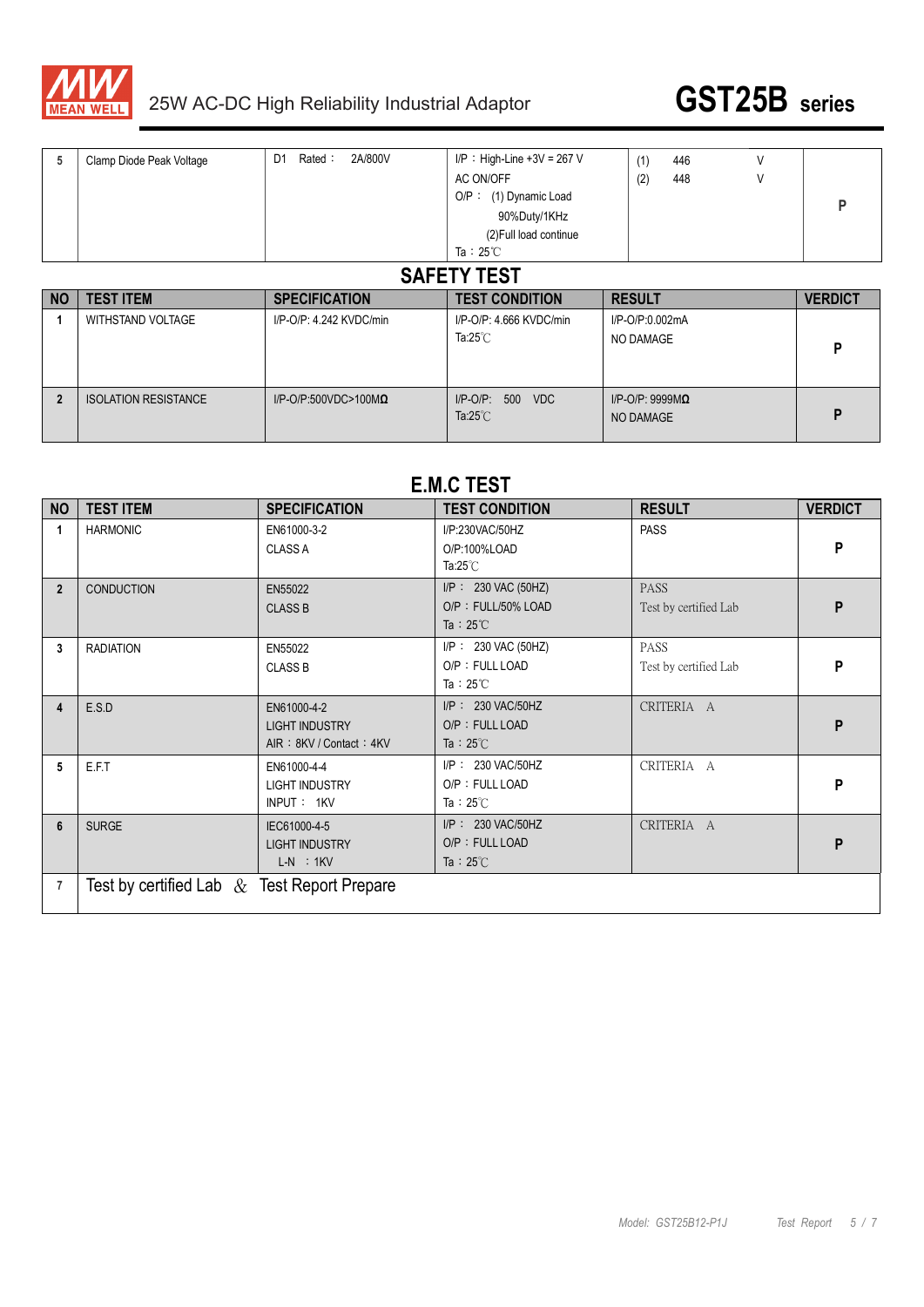

## **RELIABILITY TEST**

#### **ENVIRONMENT TEST**

| <b>NO</b>       | <b>TEST ITEM</b>         | <b>TEST CONDITION</b><br><b>SPECIFICATION</b>                                |                |                              |  | <b>RESULT</b>                           |                     | <b>VERDICT</b>    |                     |           |
|-----------------|--------------------------|------------------------------------------------------------------------------|----------------|------------------------------|--|-----------------------------------------|---------------------|-------------------|---------------------|-----------|
| $\overline{1}$  | TEMPERATURE RISE TEST    | MODEL: GST25B12-P1J                                                          |                |                              |  |                                         |                     |                   |                     |           |
|                 |                          | 1. ROOM AMBIENT BURN-IN: 1HRS                                                |                |                              |  |                                         |                     |                   |                     |           |
|                 |                          |                                                                              |                |                              |  | $I/P$ : 230VAC O/P: FULL LOAD Ta=31.0°C |                     |                   |                     |           |
|                 |                          | 2. HIGH AMBIENT BURN-IN: 1 HRS                                               |                |                              |  |                                         |                     |                   |                     |           |
|                 |                          |                                                                              |                |                              |  | I/P: 230VAC O/P: FULL LOAD Ta=56.1°C    |                     |                   |                     |           |
|                 |                          |                                                                              |                |                              |  | ROOM AMBIENT                            | <b>HIGH AMBIENT</b> |                   |                     |           |
|                 |                          |                                                                              | NO             | Position                     |  | Ta= $31.0^{\circ}$ C                    | Ta=56.1 $°C$        |                   |                     |           |
|                 |                          |                                                                              | $\mathbf{1}$   | C <sub>5</sub>               |  | 60.9°C                                  | 84.5°C              |                   |                     |           |
|                 |                          |                                                                              | $\overline{2}$ | BD1                          |  | 66.1 <sup>°</sup> C                     | 88.2°C              |                   |                     | P         |
|                 |                          |                                                                              | 3              | <b>T1</b>                    |  | 78.4°C                                  |                     | 101.7°C           |                     |           |
|                 |                          |                                                                              | $\overline{4}$ | Q <sub>1</sub>               |  | $90.5^{\circ}$                          |                     | 113.7 $\degree$ C |                     |           |
|                 |                          |                                                                              | 5              | C40                          |  | 69.0°C                                  |                     | $92.1^{\circ}$    |                     |           |
|                 |                          |                                                                              | $6\phantom{.}$ | D <sub>1</sub>               |  | 74.3°C                                  |                     | $97.4^{\circ}$    |                     |           |
|                 |                          |                                                                              | $\overline{7}$ | C105                         |  | 65.5°C                                  |                     | 89.2°C            |                     |           |
|                 |                          |                                                                              | 8              | D <sub>100</sub>             |  | 75.6°C                                  | 97.8°C              |                   |                     |           |
|                 |                          |                                                                              | 9              | LF <sub>1</sub><br><b>TC</b> |  | 61.8°C<br>49.9°C                        | 83.2°C<br>77.9°C    |                   |                     |           |
|                 |                          |                                                                              | 10             |                              |  | I/P: 230 VAC                            |                     | TEST: OK          |                     |           |
| $\overline{2}$  | OVER LOAD BURN-IN TEST   | NO DAMAGE<br>1 HOUR (MIN)                                                    |                |                              |  | O/P: 132% LOAD                          |                     |                   |                     | P         |
|                 |                          |                                                                              |                |                              |  | Ta : $25^{\circ}$ C                     |                     |                   |                     |           |
| $\overline{3}$  | <b>LOW TEMPERATURE</b>   | TURN ON AFTER 2 HOUR                                                         |                |                              |  | I/P: 264VAC/100VAC                      |                     | TEST: OK          |                     |           |
|                 | TURN ON TEST             |                                                                              |                |                              |  | O/P: 100 % LOAD                         |                     |                   |                     | ${\sf P}$ |
|                 |                          |                                                                              |                |                              |  | Ta=-35 $°C$                             |                     |                   |                     |           |
| 4               | <b>HIGH HUMIDITY</b>     | AFTER 12 HOURS                                                               |                |                              |  | I/P: 272 VAC                            |                     | TEST: OK          |                     |           |
|                 | <b>HIGH TEMPERATURE</b>  | IN CHAMBER ON                                                                |                |                              |  | O/P: FULL LOAD                          |                     |                   |                     |           |
|                 | <b>HIGH VOLTAGE</b>      | CONTROL 50°C                                                                 |                |                              |  | Ta=50 $°C$                              |                     |                   |                     | P         |
|                 | TURN ON TEST             | NO DAMAGE                                                                    |                |                              |  | HUMIDITY= 95 %R.H                       |                     |                   |                     |           |
|                 |                          |                                                                              |                |                              |  |                                         |                     |                   |                     |           |
| $5\phantom{.0}$ | <b>TEMPERATURE</b>       | $\pm 0.03\%$ (0~50°C)                                                        |                |                              |  | I/P: 230 VAC                            |                     |                   | $+0\%$ /°C (0~50°C) |           |
|                 | <b>COEFFICIENT</b>       |                                                                              |                |                              |  | O/P: FULL LOAD                          |                     |                   |                     | P         |
|                 |                          |                                                                              |                |                              |  |                                         |                     |                   |                     |           |
|                 |                          |                                                                              |                |                              |  |                                         |                     |                   |                     |           |
| 6               | STORAGE TEMPERATURE TEST | 1. Thermal shock Temperature: $-40^{\circ}\text{C} \sim +85^{\circ}\text{C}$ |                |                              |  |                                         |                     | OK                |                     |           |
|                 |                          | 2. Temperature change rate $:25^{\circ}C \rightarrow MIN$                    |                |                              |  |                                         |                     |                   |                     |           |
|                 |                          | 3. Dwell time low and high temperature : 30 MIN/EACH                         |                |                              |  |                                         |                     |                   |                     | P         |
|                 |                          | 4. Total test cycle: 5 CYCLE<br>5. Input/Output condition: STATIC            |                |                              |  |                                         |                     |                   |                     |           |
|                 |                          |                                                                              |                |                              |  |                                         |                     |                   |                     |           |
| $\overline{7}$  | THERMAL SHOCK TEST       | 1. Thermal shock Temperature: $-30^{\circ}\text{C} \sim +70^{\circ}\text{C}$ |                |                              |  |                                         |                     | OK                |                     |           |
|                 |                          | 2. Temperature change rate $:25^{\circ}C \rightarrow MIN$                    |                |                              |  |                                         |                     |                   |                     |           |
|                 |                          | 3. Dwell time low and high temperature : 30 MIN/EACH                         |                |                              |  |                                         |                     |                   |                     |           |
|                 |                          | 4. Total test cycle: 10 CYCLE                                                |                |                              |  |                                         |                     |                   |                     | P         |
|                 |                          | 5. Input/Output condition: 230VAC/Full Load AC ON/OFF TEST                   |                |                              |  |                                         |                     |                   |                     |           |
|                 |                          | turn on 58sec ; turn off 2sec                                                |                |                              |  |                                         |                     |                   |                     |           |
|                 |                          |                                                                              |                |                              |  |                                         |                     |                   |                     |           |